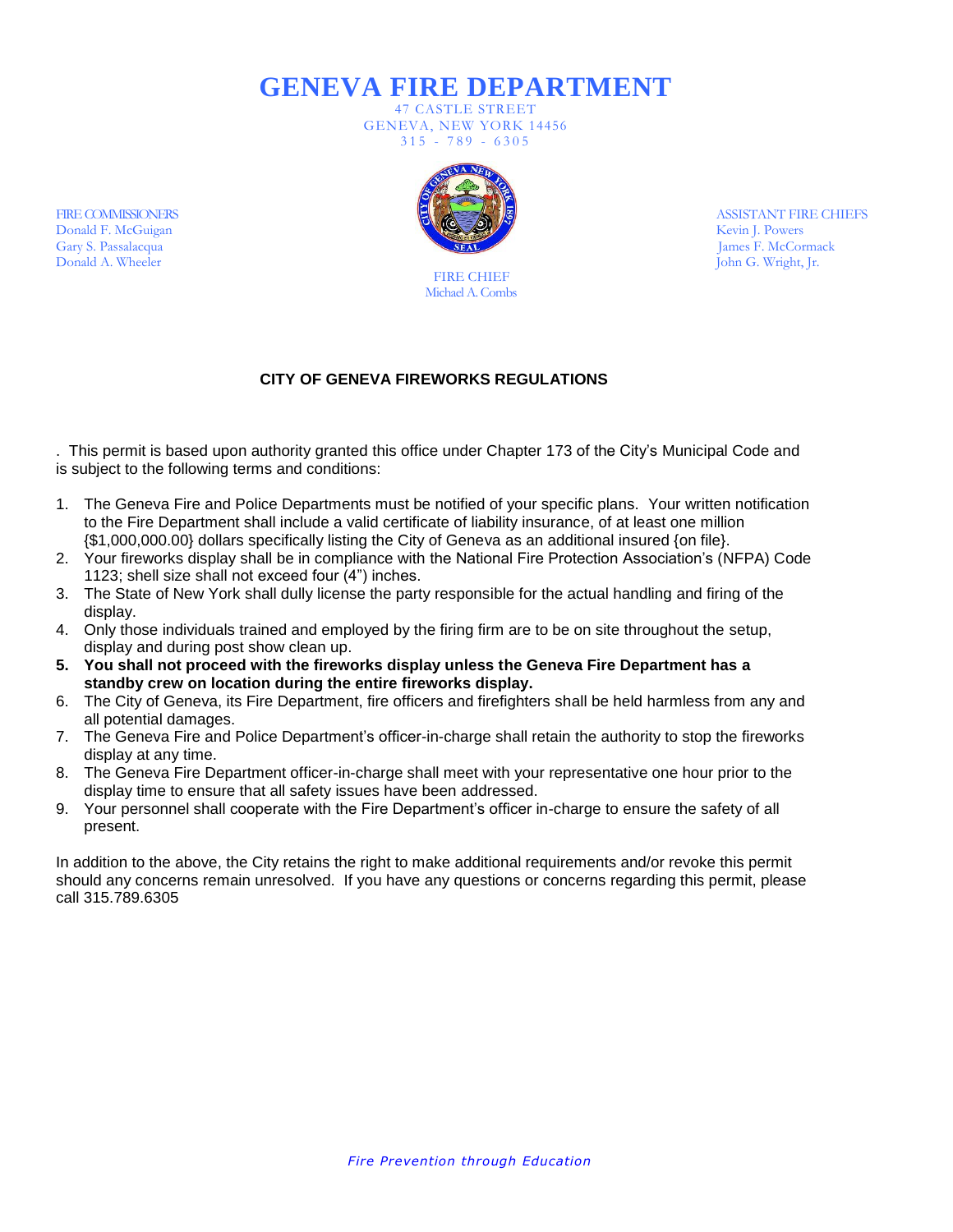## **REQUEST FOR FIREWORKS DISPLAY PERMIT**

Ref. NY State Penal Law, Article 405.00

| (A) Sponsor of the show                      |                                                                                                                             |                                                                                                                                          |
|----------------------------------------------|-----------------------------------------------------------------------------------------------------------------------------|------------------------------------------------------------------------------------------------------------------------------------------|
|                                              |                                                                                                                             |                                                                                                                                          |
|                                              |                                                                                                                             |                                                                                                                                          |
| <b>Display Company</b>                       |                                                                                                                             |                                                                                                                                          |
|                                              |                                                                                                                             |                                                                                                                                          |
|                                              |                                                                                                                             |                                                                                                                                          |
|                                              |                                                                                                                             |                                                                                                                                          |
|                                              |                                                                                                                             |                                                                                                                                          |
|                                              | Operator-Name of the certified pyrotechnician who will be in charge of the display                                          |                                                                                                                                          |
| Name                                         | Certificate#                                                                                                                | Expires                                                                                                                                  |
|                                              | certificate number and expiration date, if they are certifies, or by their age and phone number, if they are not certified. | Authorized Assistants: Names of the individuals, who are authorized by the operator to work on the show, identified by either their      |
| Name                                         | Certificate#/Age                                                                                                            | Expires / Phone                                                                                                                          |
|                                              |                                                                                                                             |                                                                                                                                          |
| (Continue on a separate sheet, if necessary) |                                                                                                                             |                                                                                                                                          |
|                                              | performance of the tasks assigned and have been educated with regards to safety hazards/                                    | I hereby affirm that all authorized who are not certified pyrotechnicians are at lease eighteen (18) years old, have been trained in the |
| (B)                                          |                                                                                                                             |                                                                                                                                          |
| (C)                                          |                                                                                                                             |                                                                                                                                          |